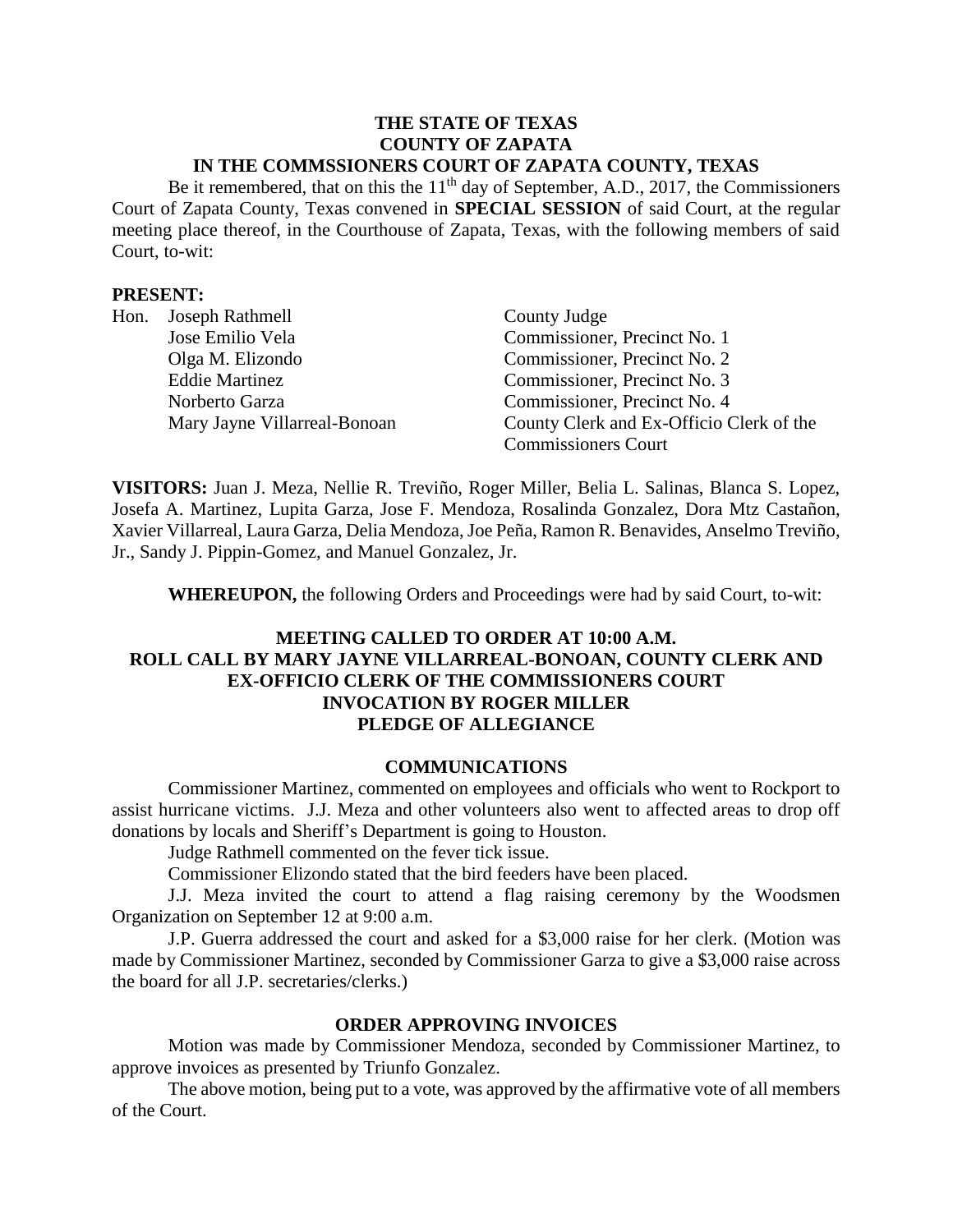#### **ORDER APPROVING TREASURER'S REPORT**

Motion was made by Commissioner Martinez, seconded by Commissioner Garza, to approve Treasurer's Report as requested by Hon. Romeo Salinas, County Treasurer.

The above motion, being put to a vote, was approved by the affirmative vote of all members of the Court.

## **ORDER APPROVING CHECKS ISSUED**

Motion was made by Commissioner Mendoza, seconded by Commissioner Garza, to approve checks issued as requested by Hon. Romeo Salinas, County Treasurer.

The above motion, being put to a vote, was approved by the affirmative vote of all members of the Court.

## **TAX / ASSESSOR COLLECTOR'S REPORT**

The Tax Office reported collections of Motel-Hotel Tax in an amount of \$20,408.19 YTD \$130,663.01 and tax collections in the amount of \$126,995.40 for 87% total collections.

# **ORDER APPROVING AND CERTIFYING ANNUAL COMPENSATION FOR COUNTY AUDITOR, ASSISTANT AUDITORS AND COURT REPORTERS**

Motion was made by Commissioner Martinez, seconded by Commissioner Garza, to approve and certify the order for annual compensation for county auditor, assistant auditors, and court reporters as follows:

| Triunfo Gonzalez, County Auditor        | \$54,000.00 |
|-----------------------------------------|-------------|
| Roberta Meza-Barrera, Assistant Auditor | \$32,011.00 |
| Dioni Hernandez                         | \$27,872.00 |
| Court Reporter                          | \$11,822.00 |

as requested by Triunfo Gonzalez, County Auditor.

The above motion, being put to a vote, was approved by the affirmative vote of all members of the Court.

## **UPDATE ON 2017 CHILD AND ADULT FOOD PROGRAM**

Ramiro Hernandez reported that all requests for food program have been met. He's having to buy food on a daily basis due to lack of storage, however, he's required to buy groceries weekly. One of the deficiencies was that the server was not completing documentation at the end of duty.

Summer food program worked very well. A total of \$48,000 was spent at no cost to the county with \$10,000-12,000 in overage. Approximately 180 children were fed throughout the summer.

## **THE FOLLOWING ITEM WAS NOT ADDRESSED, REQUESTOR WAS NOT PREPARED**

12. Presentation for a community garden as requested by Jaime Garcia.

## **NO ACTION WAS TAKEN ON THE FOLLOWING ITEM**

18. To approve the SAVNS Maintenance Grant contract between the office of the Attorney General and Zapata County for 2017-2018.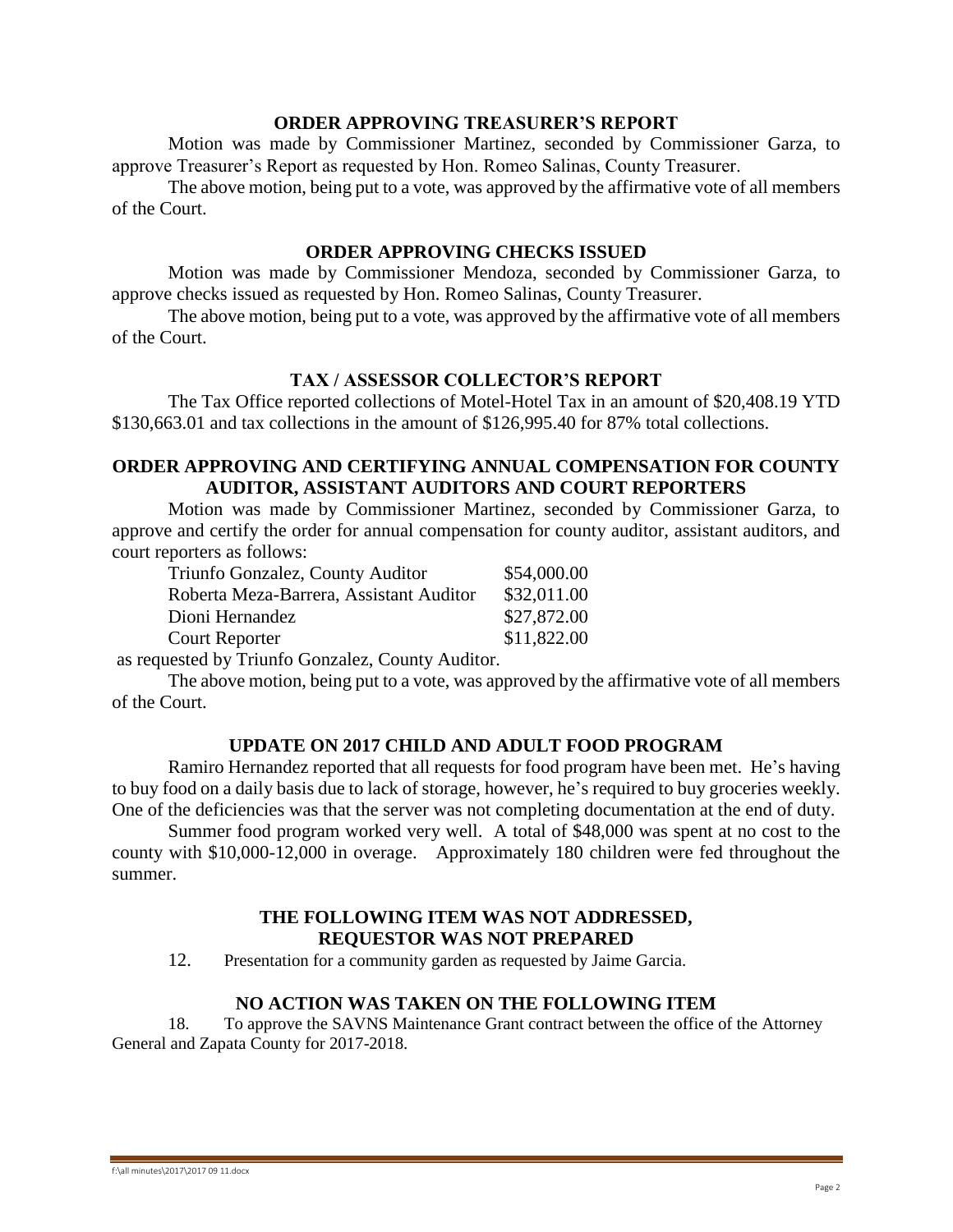# **ORDER APPOINTING TWO MEMBERS OF ZAPATA COUNTY COMMISSIONERS COURT TO SERVE ON**

# **SOUTH TEXAS DEVELOPMENT BOARD OF DIRECTORS 2017-2018**

Motion was made by Commissioner Mendoza, seconded by Judge Rathmell, to appoint Judge Rathmell and Commissioner Elizondo as two members of the Zapata County Commissioners Court who will serve on the South Texas Development Board of Directors for 2017-2018 and pay membership dues totaling \$3,854.80 as requested by Hon. Joe Rathmell, County Judge.

The above motion, being put to a vote, was approved by the affirmative vote of all members of the Court.

# **NO ACTION WAS TAKEN ON THE FOLLOWING ITEM**

20. To consolidate Election Day polling places for Constitutional Amendment Election to be held on November 7, 2017 as follows: Precinct 1A and 1B to be consolidated with Precinct 1 located at Zapata County Courthouse, 200 E. 7<sup>th</sup> Avenue, Zapata, TX and Precinct 2A to be consolidated with Precinct 2 located at Zapata County Pavilion, 23rd Ave. and Glenn Street, Zapata, TX. Consolidation is for this election only and is requested in an effort to save on election costs as requested by Hon. Mary Jayne Villarreal-Bonoan, County Clerk.

## **ORDER ACCEPTING MASTER SOFTWARE LICENSE AND SERVICE AGREEMENT WITH KNOWINK**

Motion was made by Commissioner Mendoza, seconded by Commissioner Garza, to approve Master Software License and Service Agreement with KNOWinc, which is necessary to operate elections equipment approved on meeting of August 28, 2017 for the purchase price of \$11,850.00 to be financed together with Hart Intercivic equipment as requested by Hon. Mary Jayne Villarreal-Bonoan, County Clerk.

# **ORDER APPROVING REVIEW AND INVOICE ON PHELPS SEWER IMPROVEMENTS**

Motion was by Commissioner Martinez, seconded by Commissioner Mendoza, to approve invoice in the amount of \$49,024.75 for work on Phelps Sewer Improvement Project as requested by Manuel Gonzalez, Premier Engineering. The project is 65% complete, well is in and control panel is complete. Request for power sent to AEP is delayed due to Hurricane Harvey. The project will be completed within time frame.

The above motion, being put to a vote, was approved by the affirmative vote of all members of the Court.

# **ORDER APPROVING REVIEW AND INVOICE ON ZAPATA COUNTY WASTEWATER TREATMENT PLANT PROJECT**

Motion was made by Commissioner Martinez, seconded by Commissioner Mendoza, to approve invoice in the amount of \$97,375.00 for work on Zapata County Wastewater Treatment Plant as requested by Manuel Gonzalez, Premier Engineering. Mr. Gonzalez met with USDA and remaining funds have been approved.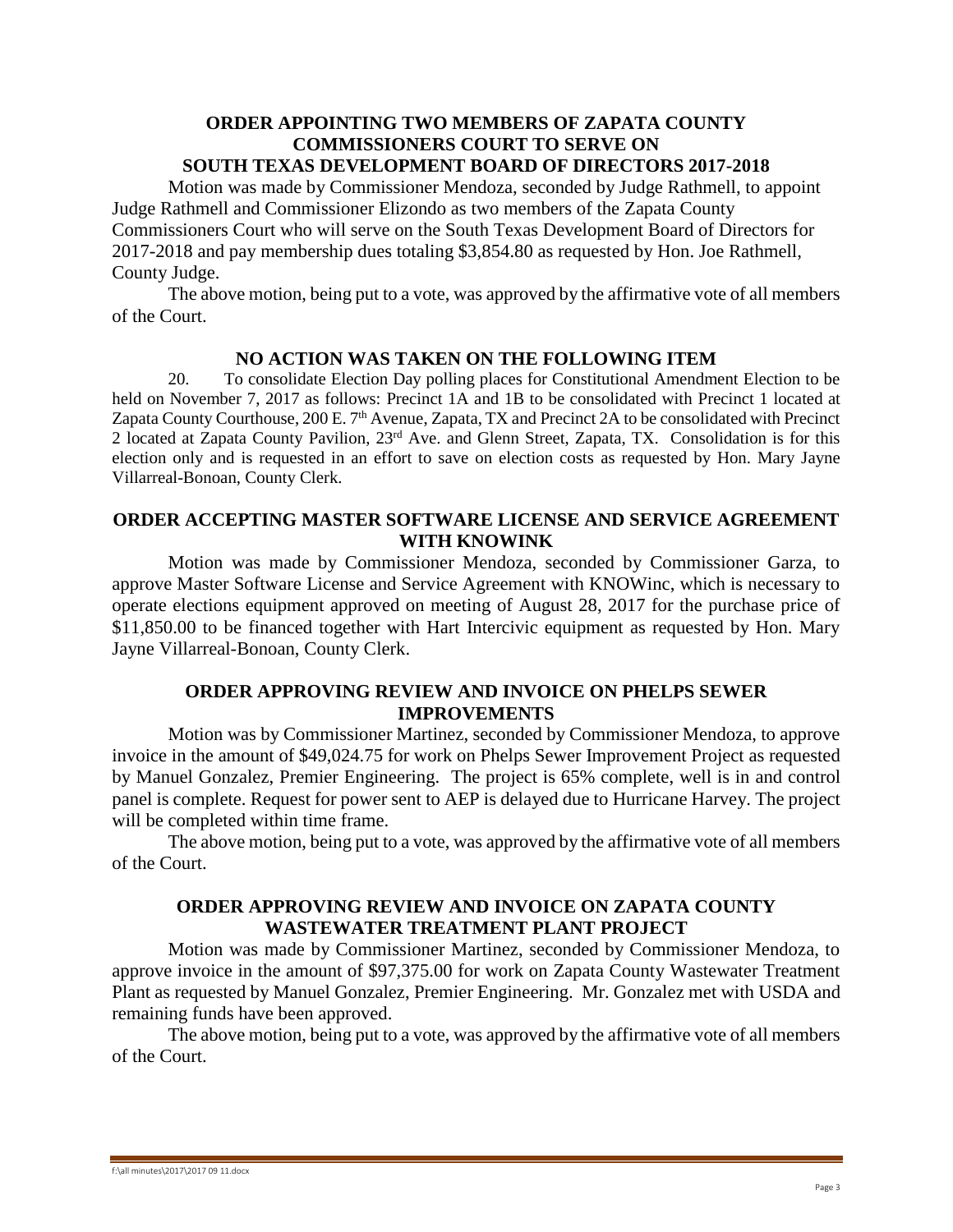# **ORDER APPROVING LINE ITEM TRANSFERS**

Motion was made by Commissioner Mendoza, seconded by Commissioner Martinez, to approve the following line item transfers to meet departmental needs.

|             | <b>DEPARTMENT</b>       | <b>LINE ITEM</b> | <b>FUND</b>                    | <b>AMOUNT</b> |
|-------------|-------------------------|------------------|--------------------------------|---------------|
| <b>FROM</b> | Sheriff's Regional Jail | 10-567-406       | Physicians                     | \$9,800.00    |
| <b>TO</b>   | Sheriff's Regional Jail | 10-567-333       | Prisoner Meals                 | \$9,800.00    |
| <b>FROM</b> | Sheriff's Regional Jail | 10-567-428       | Education                      | \$3,600.00    |
| <b>TO</b>   | Sheriff's Regional Jail | 10-567-333       | <b>Prisoner Meals</b>          | \$3,600.00    |
| <b>FROM</b> | Sheriff's Regional Jail | 10-567-429       | <b>Prisoner Transportation</b> | \$2,600.00    |
| <b>TO</b>   | Sheriff's Regional Jail | 10-567-333       | <b>Prisoner Meals</b>          | \$2,600.00    |
| <b>FROM</b> | Sheriff's Regional Jail | 10-567-392       | <b>Prisoner Medical Care</b>   | \$1,500.00    |
| <b>TO</b>   | Sheriff's Regional Jail | 10-567-333       | <b>Prisoner Meals</b>          | \$1,500.00    |
| <b>FROM</b> | Sheriff's County Jail   | 10-561-205       | Uniforms                       | \$1,500.00    |
| <b>TO</b>   | Sheriff's Regional Jail | 10-567-333       | <b>Prisoner Meals</b>          | \$1,500.00    |
| <b>FROM</b> | Sheriff's County Jail   | 10-561-391       | <b>Prisoner Medication</b>     | \$1,000.00    |
| <b>TO</b>   | Sheriff's Regional Jail | 10-567-333       | Prisoner Meals                 | \$1,000.00    |
| <b>FROM</b> | Sheriff's County Jail   | 10-561-429       | <b>Prisoner Transportation</b> | \$1,200.00    |
| <b>TO</b>   | Sheriff's Regional Jail | 10-567-333       | <b>Prisoner Meals</b>          | \$1,200.00    |

as requested by Sheriff Alonso Lopez, Sheriff's Department.

The above motion, being put to a vote, was approved by the affirmative vote of all members of the Court.

Motion was made by Commissioner Mendoza, seconded by Commissioner Martinez, to approve the following line item transfers to meet departmental needs.

|             | <b>DEPARTMENT</b>        | <b>LINE ITEM</b> | <b>FUND</b>         | <b>AMOUNT</b> |
|-------------|--------------------------|------------------|---------------------|---------------|
| <b>FROM</b> | I & A Program            | 37-645-330       | Fuel and Lubricants | \$2,000.00    |
| <b>TO</b>   | Nutrition C <sub>2</sub> | 38-648-336       | Raw Food            | \$2,000.00    |

as requested by Rosalinda Gonzalez, Nutrition Center.

The above motion, being put to a vote, was approved by the affirmative vote of all members of the Court.

Motion was made by Commissioner Mendoza, seconded by Commissioner Martinez, to approve the following line item transfers to meet departmental needs.

|              | <b>DEPARTMENT</b>         | <b>LINE ITEM</b> | <b>FUND</b>                 | <b>AMOUNT</b> |
|--------------|---------------------------|------------------|-----------------------------|---------------|
| <b>FROM</b>  | Zapata Co. Public Library | 10-650-330       | Fuel                        | \$864.00      |
| TO <b>TO</b> | Zapata Co. Public Library | 10-650-335       | <b>Computer Maintenance</b> | \$864.00      |
| <b>FROM</b>  | Zapata Co. Public Library | 10-650-464       | Periodicals                 | \$23.14       |
| TO           | Zapata Co. Public Library | 10-650-463       | <b>Books</b>                | \$23.14       |
| <b>FROM</b>  | Zapata Co. Public Library | 10-650-330       | Fuel                        | \$591.00      |
| <b>TO</b>    | Zapata Co. Public Library | 10-650-463       | <b>Books</b>                | \$591.00      |

as requested by Ms. Salinas, Public Library.

The above motion, being put to a vote, was approved by the affirmative vote of all members of the Court.

## **ORDER APPROVING RESOLUTION FOR PROJECT GUARDIAN ANGEL**

Motion was made by Commissioner Martinez, seconded by Commissioner Garza, to approve a Resolution for Project Guardian Angel as requested by Joe Peña.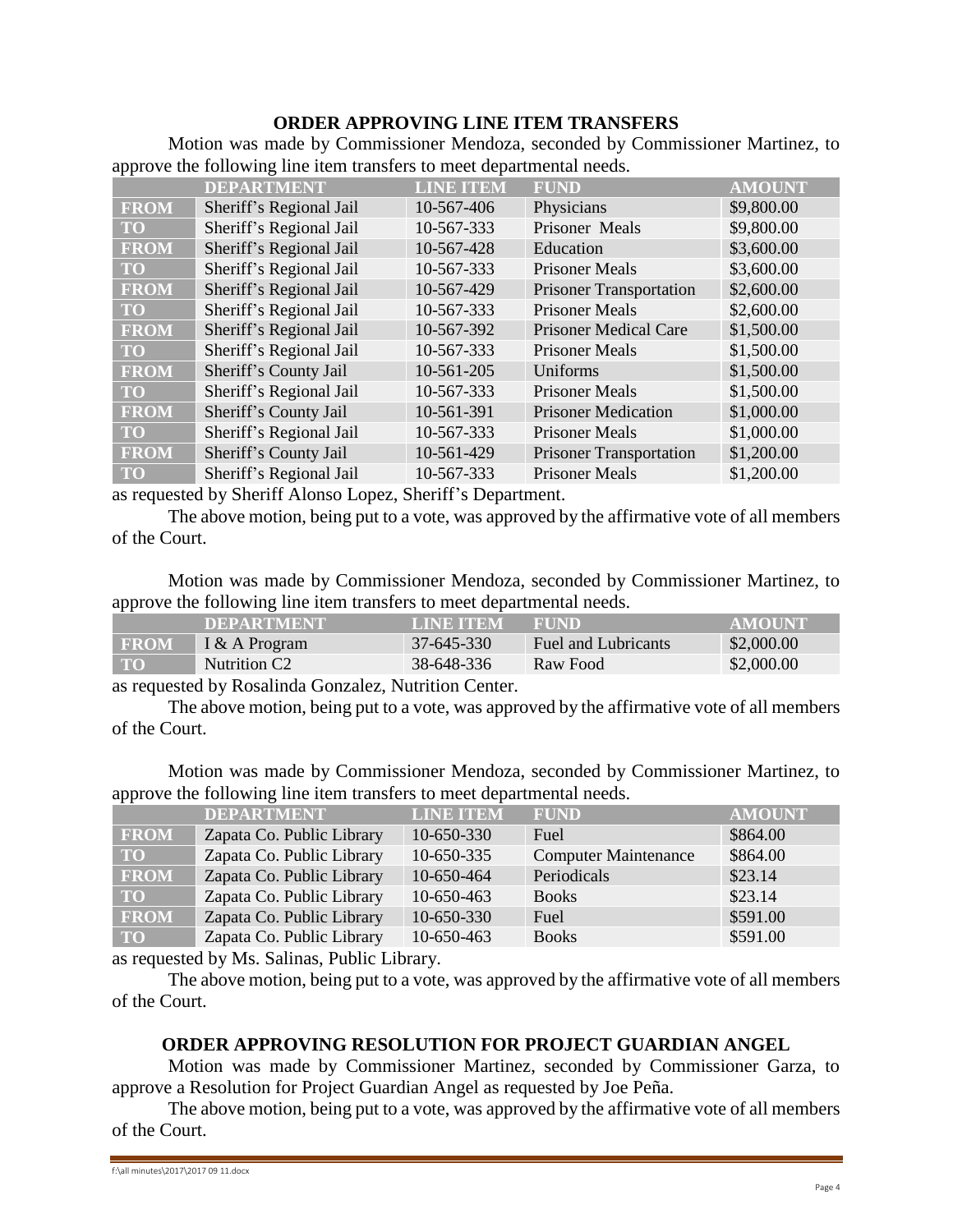# **MOTION WAS MADE BY COMMISSIONER GARZA, SECONDED BY COMMISSIONER MENDOZA, TO ENTER INTO EXECUTIVE SESSION**

# **MOTION WAS MADE BY COMMISSIONER GARZA, SECONDED BY COMMISSIONER MARTINEZ, TO RETURN TO REGULAR SESSION**

## **ORDER ALLOWING EMPLOYEE REQUESTING LEAVE OF ABSENCE TO TAKE UNPAID LEAVE AND ALLOW CHIEF MEZA TO HIRE TEMPORARY EMPLOYEE AT FIRE DEPARTMENT**

Motion was made by Commissioner Martinez, seconded by Commissioner Garza, to allow employee requesting leave of absence to take unpaid leave and allow Chief Meza to hire a temporary employee at Fire Department as requested by Nellie R. Treviño, Personnel Director. *Executive Session is requested pursuant to Texas Government Code Title 5, Sub Chapter D, Section 551.071 Consultation with Attorney.*

# **MOTION WAS MADE BY COMMISSIONER GARZA SECONDED BY COMMISSIONER MENDOZA TO RECESS UNTIL 1:00 P.M.**

# **MOTION WAS MADE BY COMMISSIONER MENDOZA SECONDED BY COMMISSIONER GARZA TO RECONVENE**

#### **ORDER ADOPTING COUNTY BUDGET FOR FISCAL YEAR 2017-2018**

Motion was made by Commissioner Garza, seconded by Commissioner Martinez, to adopt and approve the County Budget for Fiscal Year 2017-2018 as presented, with recommendations and changes, as approved by majority of vote, including additional funding for Fire Department as requested by Triunfo Gonzalez, County Auditor.

The above motion, being put to a vote, was approved by the affirmative vote of Commissioner Mendoza, Elizondo, Martinez, and Garza. Judge Rathmell, voted against. Motion carried.

## **ORDER APPROVING TAX RATE FOR FISCAL YEAR 2017-2018**

Motion was made by Commissioner Mendoza, seconded by Commissioner Elizondo, to adopt a tax rate of 0.924026/\$100 valuation for Zapata County in accordance with Local Government Code Sections 111.007-111.010 by executing an "Order Setting the Tax Rate for "2017-2018, " be approved as follows:

| TOTAL TAX | 0.924026 |
|-----------|----------|
|           |          |

as requested by Triunfo Gonzalez, County Auditor.